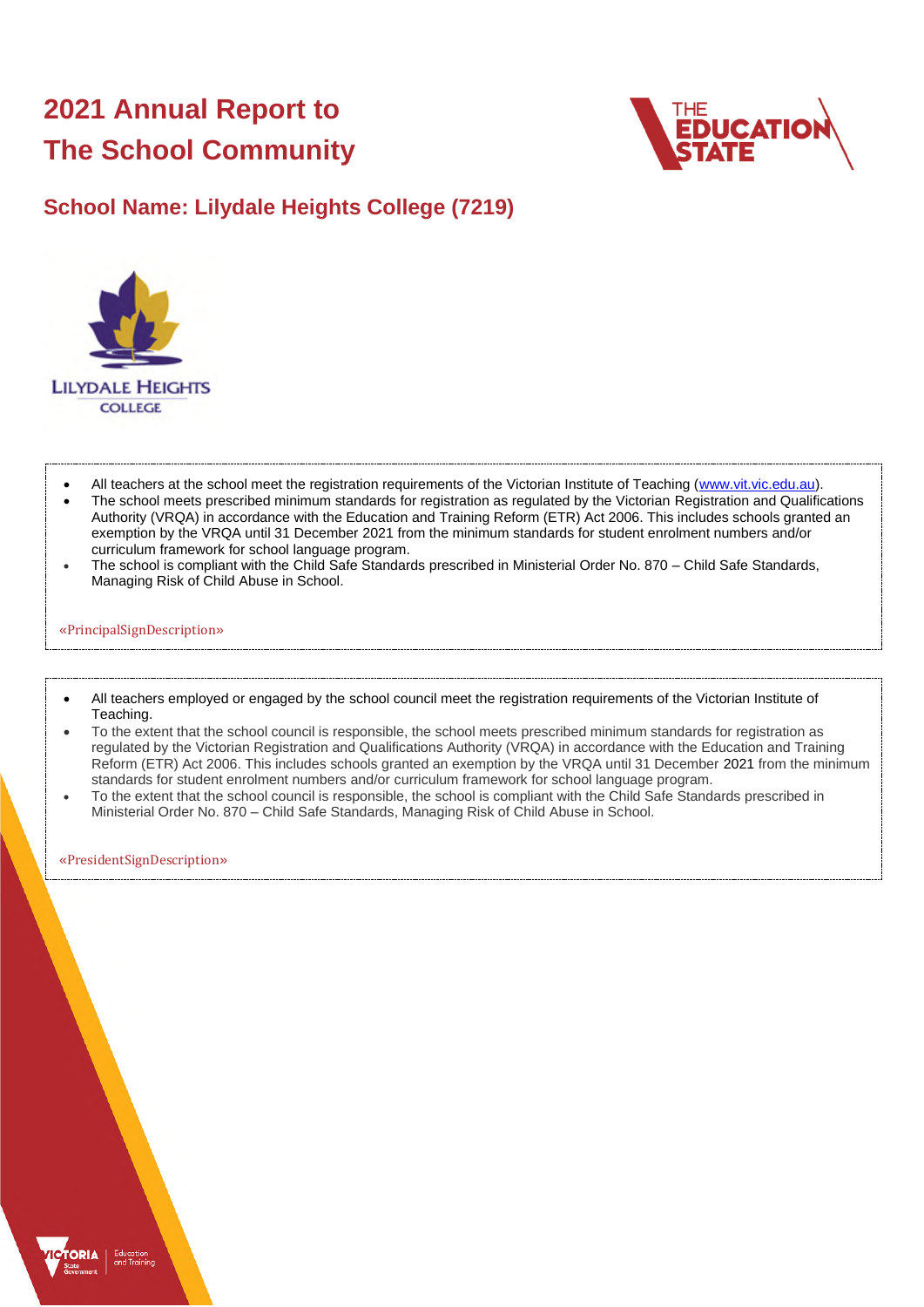## **About Our School**

#### School context

Lilydale Heights College is a fully inclusive learning community which enables students to become successful lifelong learners and confident global citizens.

The core purpose is underpinned by three core values.

Excellence: Challenging yourself to achieve your best

Respect: Respecting yourself, others and our environment

Responsibility: Being accountable for all your actions

Located in the outer eastern suburbs of Melbourne, Lilydale Heights College is set on lush grounds and has a current population of approximately 780 students. The College has 68 equivalent full time staff: 3 principal class, 47 teachers and 21 Education Support Staff. Lilydale Heights College attracts students from over 30 different feeder primary schools. A state government grant of \$8,000,000 has just been completed and includes the establishment of a sustainability hub, town centre and new sports stadium. These features comprise stage one of the College's master plan. Stage two of the master plan, worth over \$3,000,000 is due for completion in August 2022 while stage three, worth \$11,000,000 is due to commence in April 2022.

The College prioritises literacy and numeracy across all year levels and has an established student wellbeing program (SELF) which encompasses personal learning goals and career action plans for all students at all levels. Lilydale Heights College provides students with access to VCE, VET and VCAL studies at the senior level while junior students access a wide range of subjects including arts, media, digital coding, technology and performing arts. The College also host interantaional students from years 9 through to year 12.

Our College is committed to Australian democratic principles: diversity, choice, secularity, innovation and access to education and training of the highest quality. At Lilydale Heights College, we provide every student the very best possible education in order to prepare them for life beyond school. We purposefully strive to keep pace with our exciting world by connecting students and learning programs that are rich and varied. Every individual is provided the opportunity to exceed expectations both in the classroom and beyond. Lilydale Heights prides itself on developing respect for the qualities and strengths of each young person. We instil our students with the capacity to take responsibility for themselves and their place in society. We inspire lifelong learning.

#### Framework for Improving Student Outcomes (FISO)

Lilydale Heights College continues its commitment to improving building excellence in teaching and learning with a particular focus on improving literacy and numeracy outcomes in the secondary setting. The College is now in its final year of whole school Literacy and Numeracy plan. Literacy and Numeracy planning teams comprise staff members from across a range of faculties.Independent Reading, Writing to Learn and Substantive Talk strategies are embedded in Curriculum documentation and form the focus of the Peer Observation program along with the College instructional model. Skills in literacy, particularly reading and writing are preconditions for success at school and in the workplace. Professional Learning continues to focus on developing competency and confidence in the understanding and delivery of research based literacy strategies supported by access to a range of student data. In Numeracy, the College has developed a shared vision for the teaching of Numeracy and used data and student observations as a tool to identify students' point of need in the Mathematics classroom. In addition, Curriculum planning and assessment practices including the development and documentation of a guaranteed and viable curriculum, encompassing student voice and agency which continues to support improvements in College data. Moderation practices have been modelled and introduced to all teams wihtin the College. This moderation process, accompanied by assessment schedules set the focus for continued improvement in student outcomes moving forward.

#### Achievement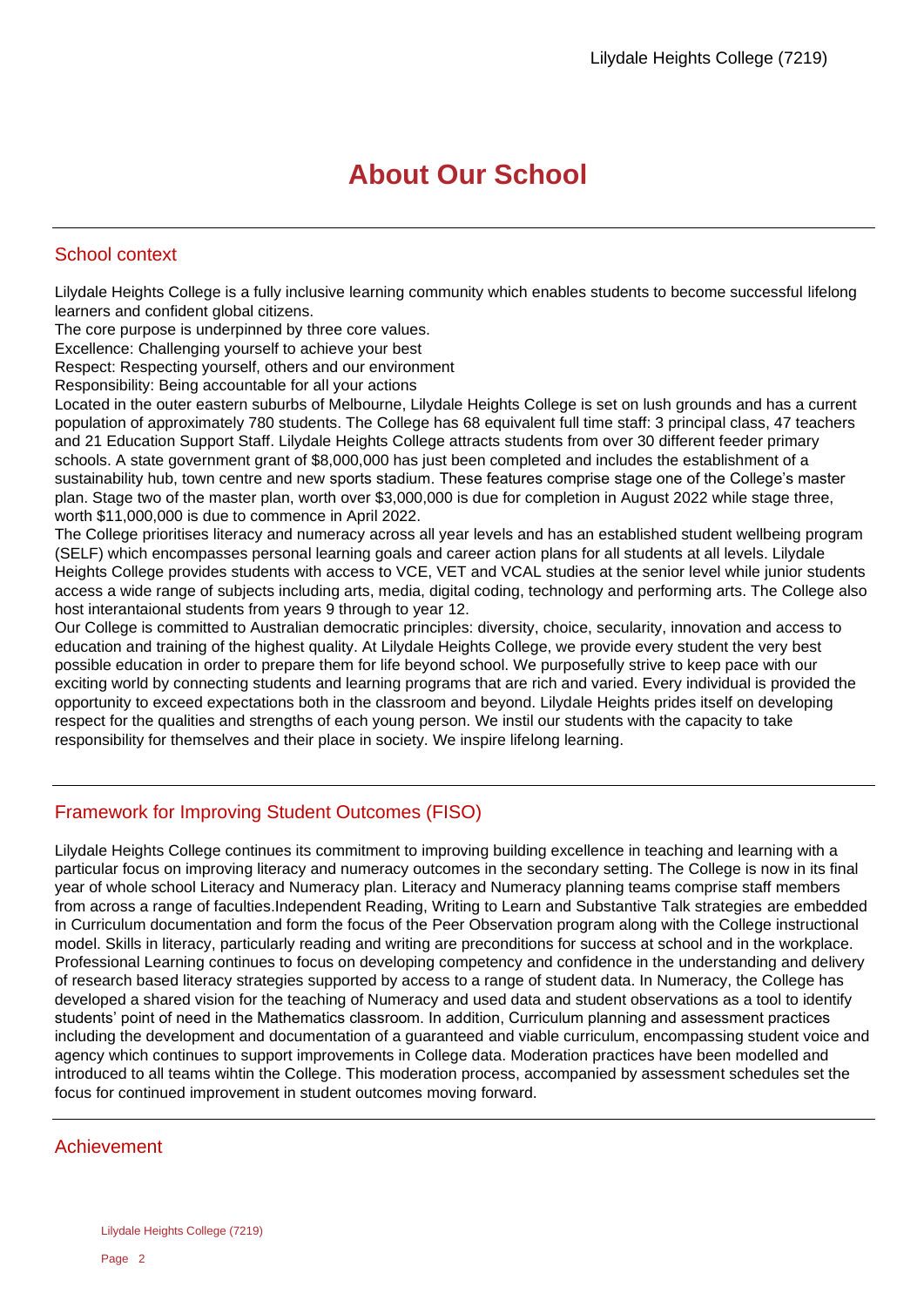In 2021 the College continued to focus on curriculum development and the use of literacy strategies (such as Writing across the Curriculum and Vocabulary) aimed at improving student achievement across all academic areas. Moderation protocols and cross curricular numeracy and have become a regular part of the teaching and learning cycle. Staff perceptions of the collective focus on student learning and guaranteed and viable curriculum again improved. In 2021, 100% of students successfully completed their VCE, and 85% of all VCAL students satisfactorily gained their certificate while other students moved to full time employment in their field of choice. We continued to work with individual students in the development of learning goals. The percentage of students in the top two bands in year 9 writing is well above state and network level. Relative growth in NAPLAN is above network level in year 7 reading, writing and numeracy and above network level in year 9 reading and writing. PSD students have demonstrated growth in all areas and progressed in year levels.

#### Engagement

Attendance rates continue to improve across all year levels with fewer days absent per student than similar schools in 2021.The College attendance rate is higher than network and state levels. Parents are contacted when their child is absent if they have not utilised the online portal to notify the College of the absence. A minimum requirement of 90% or greater attendance across the college is expected. Attendance is monitored by Learning Leaders and Student Liaisons and contact is made with relevant families to offer support when required. The Student Engagement and Wellbeing Leader works with the sub schools to identify students at risk and provide relevant programs. Student Support Group Meetings are held regularly to improve student engagement and attendance. Learning Leaders prepare attendance plans for those students not engaged. Each term, contact is made with families whose children have fallen below the 90% attendance expectation and supports offered. The Attitudes to School survey indicates that students have an overall positive attitude towards attendance.

Student's sense of connectedness to school has also continued to improve. Green chronicles are awarded to students with perfect attendance each term. Student retention from Years 7-10 demonstrates that Lilydale Heights is providing educational opportunities that encourage students remain at the college.The percentage endorsement in student opinion survey for connectedness to school is above network level , while student transition data from years 7-10 is well above state benchmarks. The SELF program for all students from Year 7-12 ensures students have a focus on future learning needs and goal setting. The emphasis on future directions as part of the Year 10 SELF curriculum ensures students establish goals and clear directions in preparation for senior school and pathways beyond.

Student engagement, pathways and transitions are further supported through:

- 1. Ensuring that, from year 7 all students have Career Action Plans and a clear understanding of their options.
- 2. Linking with appropriate outside agencies for the provision of alternative pathways
- 3. Tracking students' progress from year 7 to 12 to maximise engagement in the school and education communities
- 4. The increasing provision of SBATs for senior students

### **Wellbeing**

Our students have positive attitudes to School and Learning. Data from the school portal indicates that students' Sense of Connectedness as measured in the Students Attitude to School Survey is consistent with previous years and above comparison schools. Alongside this, the Management of Bullying has also remained consistent and is in line with network schools. In 2021, the continued emphasis on Student Voice created a strong student representative council and resulted in a range of student initiated programs, such as student representatives on College Council and sub committees as well as the consolidation of the Student Interact group. In addition, the College continues with Voice of 8 and a Problem Based Learning model which is continuing at the junior level. Student voice and advocacy continues to be a key focus during Professional Learning. The leadership program encompasses School Captains, Vice Captains and Prefects along with Sport Captains, Music and Sustainability Captains. Each level has its leaders so that the leadership of the school student population is highly representative of student voice and student interest across all ages. Our continued focus on broadening student perspective is seen through the consolidation of the Student Engagement in Learning for the Future Program (SELF). This program endeavours to provide our students with the